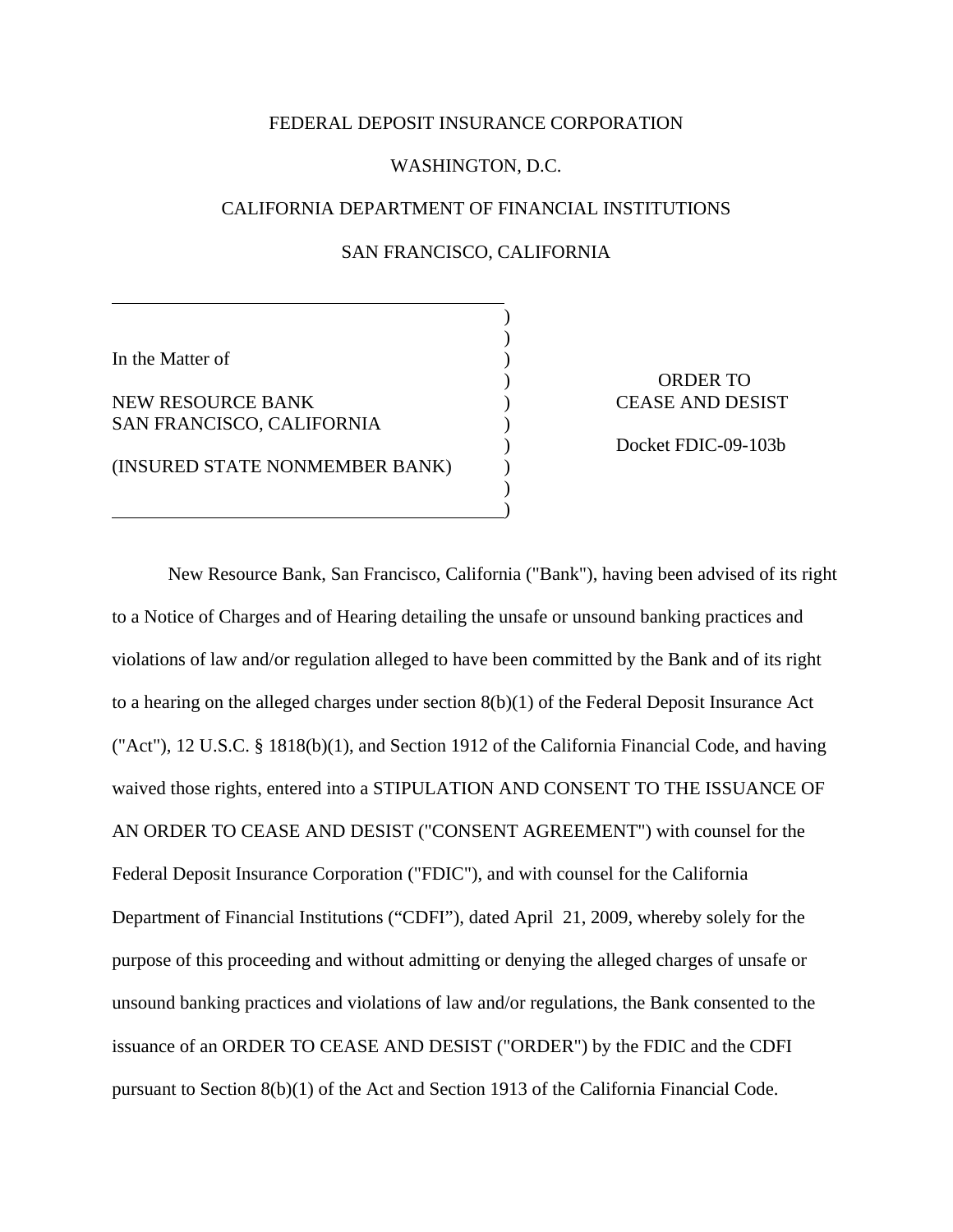The FDIC and the CDFI considered the matter and determined that they had reason to believe that the Bank had engaged in unsafe or unsound banking practices. The FDIC and the CDFI, therefore, accepted the CONSENT AGREEMENT and issued the following:

### ORDER TO CEASE AND DESIST

 IT IS HEREBY ORDERED, that the Bank, its institution-affiliated parties, as that term is defined in section 3(u) of the Act, 12 U.S.C. § 1813(u), and its successors and assigns, cease and desist from the following unsafe and unsound banking practices, as more fully set forth in the joint FDIC and CDFI Report of Examination ("ROE") as of September 30, 2008, dated November 10, 2008:

(a) operating with management whose policies and practices are detrimental to the Bank;

(b) operating with a board of directors which has failed to provide adequate supervision over and direction to the active management of the Bank;

(c) operating with a high percentage of poor quality loans;

(d) engaging in unsatisfactory lending and collection policies;

(e) operating in such a manner as to produce operating losses;

(f) operating with inadequate policies and practices regarding liquidity management;

and

(g) operating in violation of Section 22(h) of the Federal Reserve Act, 12 U.S.C.

§ 375b, and section 215 of Regulation O of the Board of Governors of the Federal Reserve System, 12 C.F.R. § 215, made applicable to state nonmember banks by section  $18(i)(2)$  of the Act, 12 U.S.C. §1828(j)(2), as more fully described in the ROE as September 30, 2008, dated November 10, 2008.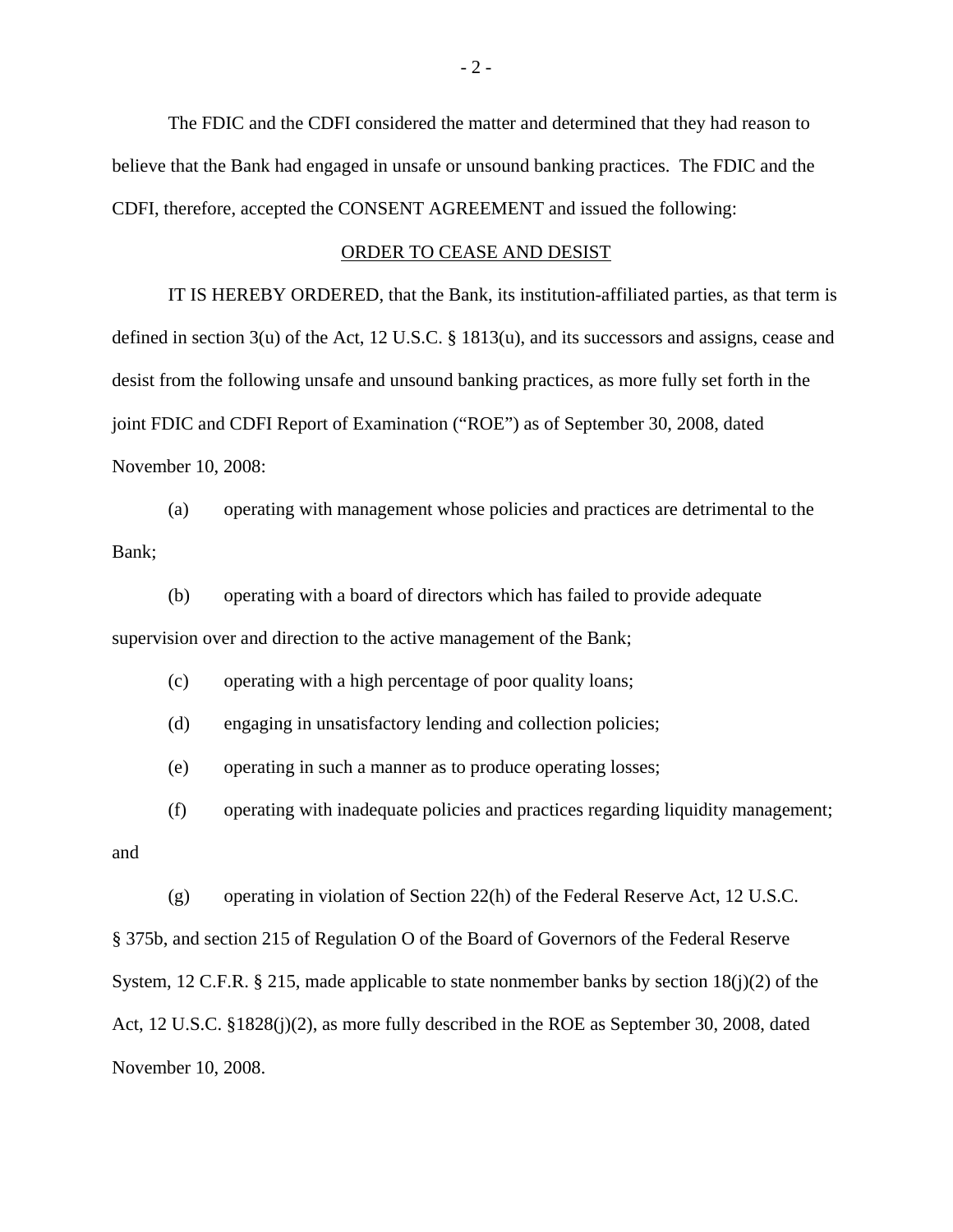IT IS FURTHER ORDERED, that the Bank, its institution-affiliated parties, and its successors and assigns, take affirmative action as follows:

1. The Bank shall have and retain qualified management.

(a) Each member of management shall have qualifications and experience commensurate with his or her duties and responsibilities at the Bank. Management shall include a chief executive officer with proven ability in managing a bank of comparable size, and experience in developing sound credit administration and credit underwriting practices and procedures, improving earnings, and other matters needing particular attention. Management shall also include a senior lending officer with significant appropriate lending, collection, and loan supervision experience. Each member of management shall be provided appropriate written authority from the Bank's Board of Directors ("Board") to implement the provisions of this ORDER.

(b) The qualifications of management shall be assessed on its ability to:

- (i) comply with the requirements of this ORDER;
- (ii) operate the Bank in a safe and sound manner;
- (iii) comply with applicable laws and regulations; and

(iv) restore and/or maintain all aspects of the Bank to a safe and sound condition, including asset quality, capital adequacy, earnings, management effectiveness, liquidity, and sensitivity to market risk.

(c) Pursuant to the requirements of section 32 of the Federal Deposit Insurance Act, the Bank shall notify the Regional Director of the FDIC's San Francisco Regional Office ("Regional Director") and the Commissioner ("Commissioner") of CDFI in writing when it proposes to add any individual to the Board or employ any individual as a senior executive

- 3 -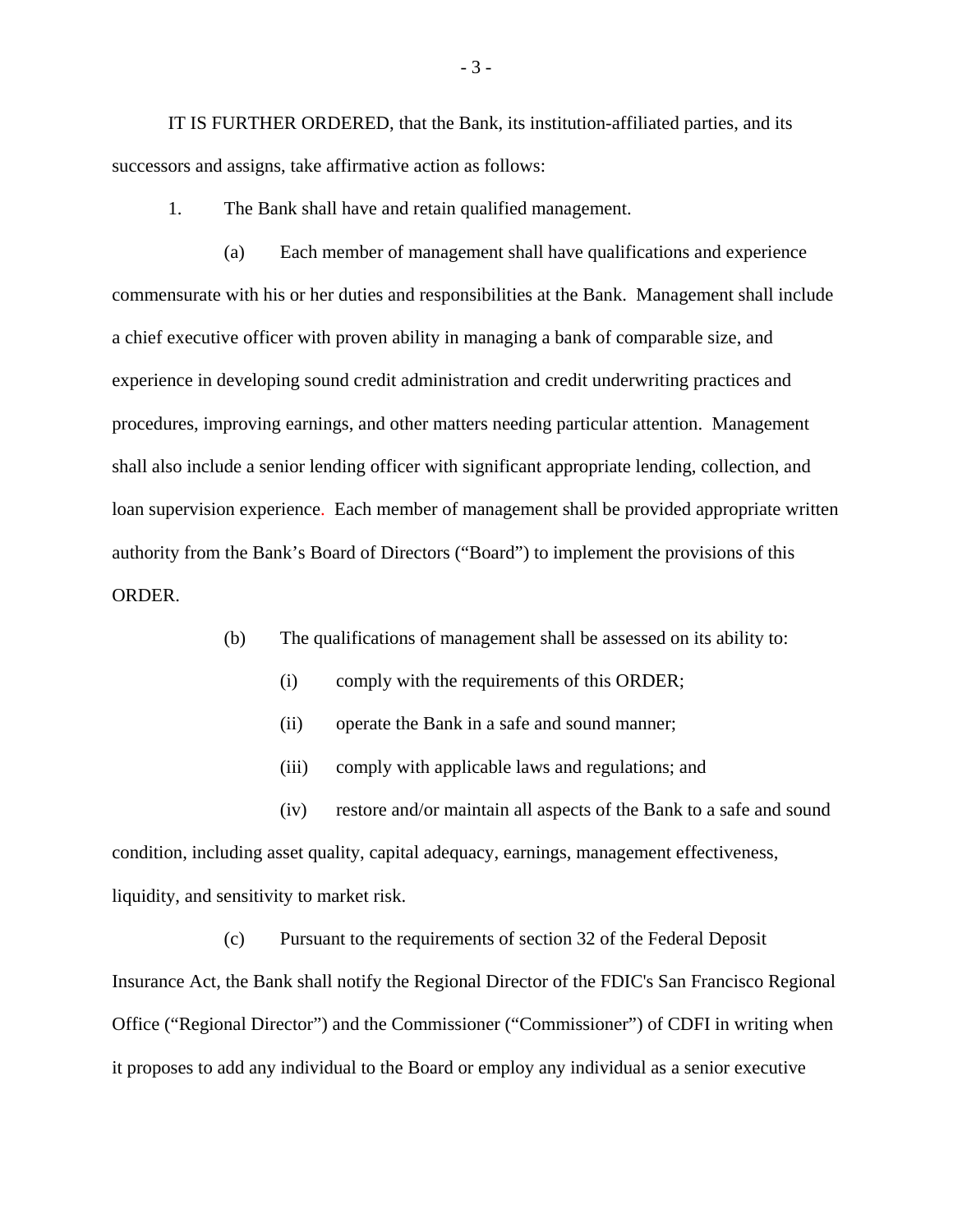officer. The notification must be received at least 30 days before such addition or employment is intended to become effective and should include a description of the background and experience of the individual or individuals to be added or employed.

2. Within 60 days from the effective date of this ORDER, the Board shall document its full participation in the affairs of the Bank. This participation shall include meetings to be held no less frequently than monthly at which, at a minimum, the following areas shall be reviewed and approved: reports of income and expenses; new, overdue, renewal, insider, charged-off, and recovered loans; investment activity; operating policies (on an annual basis); Bank Secrecy Act compliance; audit reports (as applicable); and individual committee actions (as applicable). Board minutes shall document these reviews and approvals, including the names of any dissenting directors.

3. (a) Continuing through the life of this Order, the Bank shall:

(i) maintain a Tier 1 capital to average assets ratio at least equal to or greater than nine (9) percent;

(ii) maintain a total risk-based capital to total risk-weighted assets ratio at least equal to or greater than ten (10) percent; and

(iii) Within 90 days from the effective date of this ORDER, the Bank shall develop and adopt a capital plan in a form and manner acceptable to the Regional Director and Commissioner as determined at subsequent examinations.

(b) The level of Tier 1 capital to be maintained during the life of this ORDER pursuant to subparagraph 3(a) shall be in addition to a fully funded allowance for loan and lease losses, the adequacy of which shall be satisfactory to the Regional Director and the Commissioner as determined at subsequent examinations and/or visitations.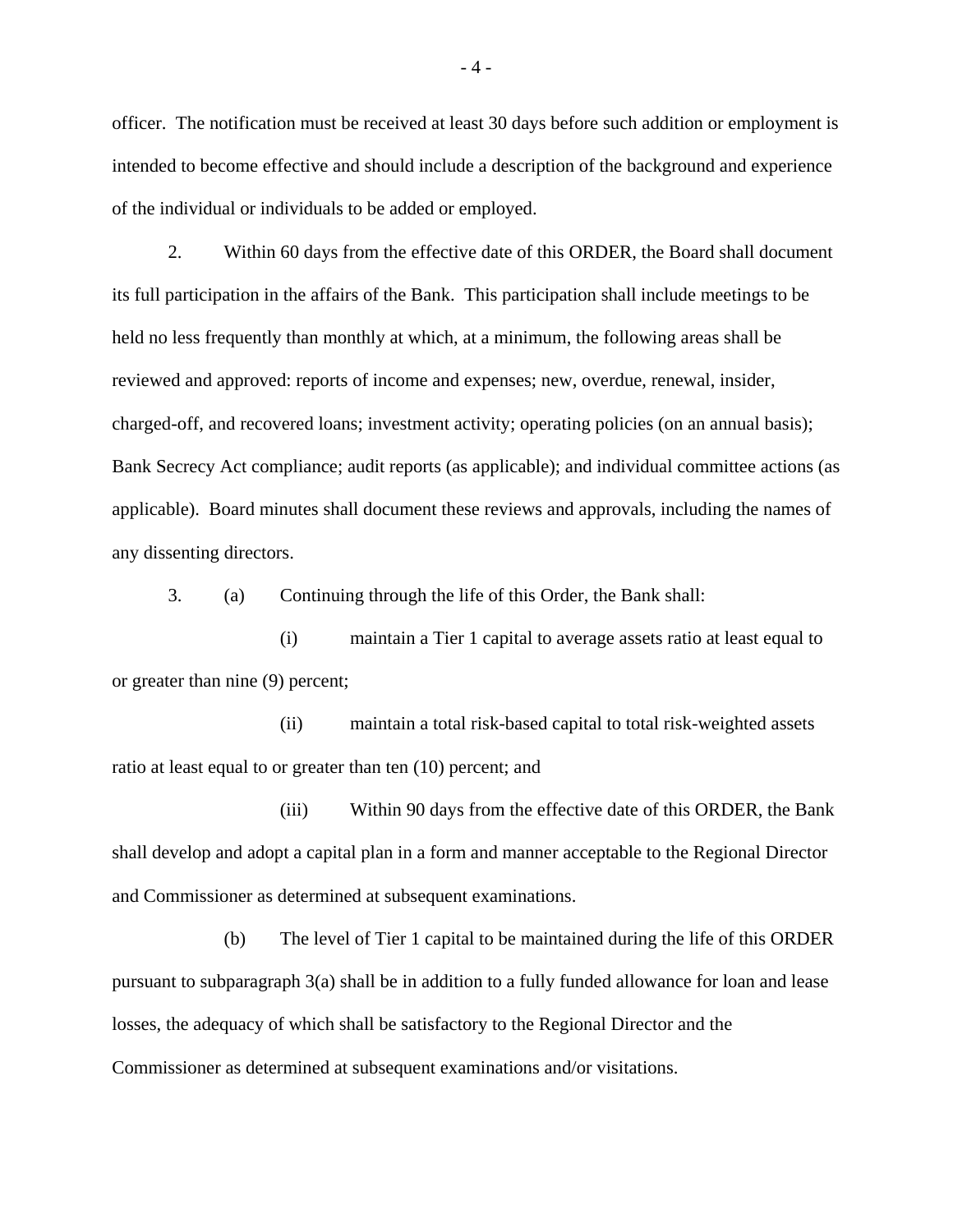(c) For the purposes of this ORDER, the terms "Tier 1 capital" and "total riskweighted assets" shall have the meanings ascribed to them in Part 325 of the FDIC's Rules and Regulations, 12 C.F.R. §§ 325.2(v) and 325.2(s).

4. (a) Within 30 days from the effective date of this ORDER, the Bank shall eliminate from its books, by charge-off or collection, all assets classified "Loss" in the ROE that have not been previously collected or charged off. Elimination of these assets through proceeds of other loans made by the Bank is not considered collection for the purpose of this paragraph.

(b) Within 180 days from the effective date of this ORDER, the Bank shall have reduced the assets classified "Substandard" in the ROE that have not previously been charged off to not more than forty (40) percent of Tier 1 capital plus the allowance for loan and lease losses.

(c) Within 360 days of the effective date of this Order, the Bank shall have reduced the assets classified "Substandard" in the ROE that have not previously been charged off to not more than twenty-five (25) percent of Tier 1 capital plus the allowance for loan and lease losses.

(d) As used in Subparagraphs 4 (a) and (b), the word "reduce" means:

- (i) to collect;
- (ii) to charge-off; or

(iii) to sufficiently improve the quality of assets adversely classified to warrant removing any adverse classification, as determined at subsequent examinations.

5. The Bank shall maintain its allowance for loan and lease losses by an amount sufficient to adequately address the risk in the Bank's loan portfolio as determined by the Regional Director and the Commissioner at subsequent examinations and/or visitations.

- 5 -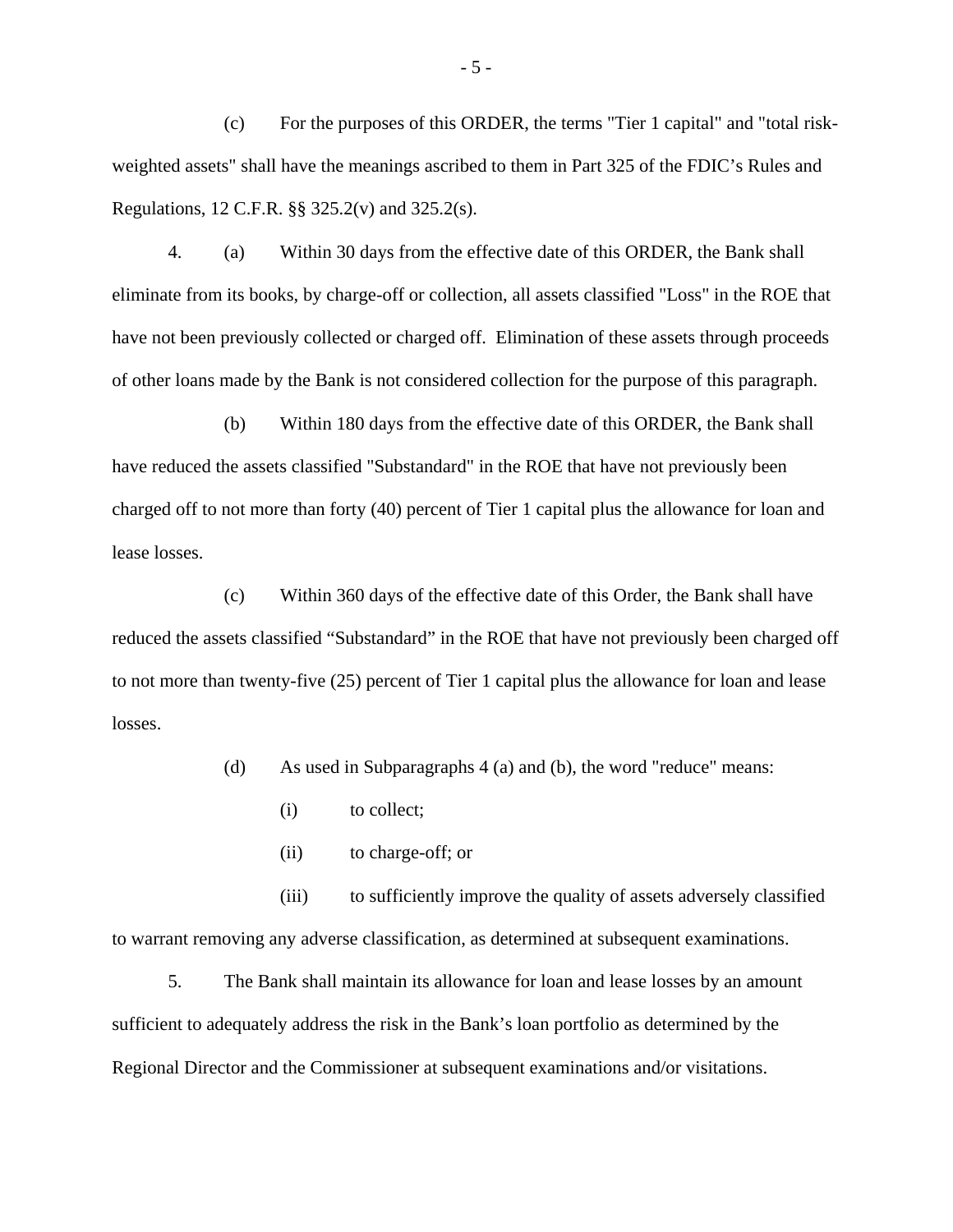6. Within 90 days of the effective date of this ORDER, the Bank shall develop and submit to the Regional Director and the Commissioner a written three-year strategic plan, including a written profit plan. Such plan shall include specific goals for the dollar volume of total loans, total investment securities, and total deposits as of December 31, 2009 through December 31, 2011. This plan shall be forwarded to the Regional Director and the Commissioner for review and comment and shall address, at a minimum, the following:

(a) goals and strategies for improving and sustaining the earnings of the Bank, including:

(i) an identification of the major areas in, and means by which, the Board will seek to improve the Bank's operating performance;

(ii) realistic and comprehensive budgets;

(iii) a budget review process to monitor the income and expenses of the Bank to compare actual figures with budgetary projections; and

(iv) a description of the operating assumptions that form the basis for, and adequately support, major projected income and expense components.

(b) coordination of the Bank's loan, investment, and operating policies, and budget and profit planning, with the funds management policy.

7. Within 90 days from the effective date of this ORDER, the Bank shall revise, adopt, and implement written lending and collection policies to provide effective guidance and control over the Bank's lending function, which policies shall include specific guidelines for selection of credit risk, appraisal reviews, timely and appropriate grading of loans, boarding of loan data, adequate and accurate monitoring and reporting of asset concentrations, which are more fully set forth in the ROE. In addition, the Bank shall obtain adequate and current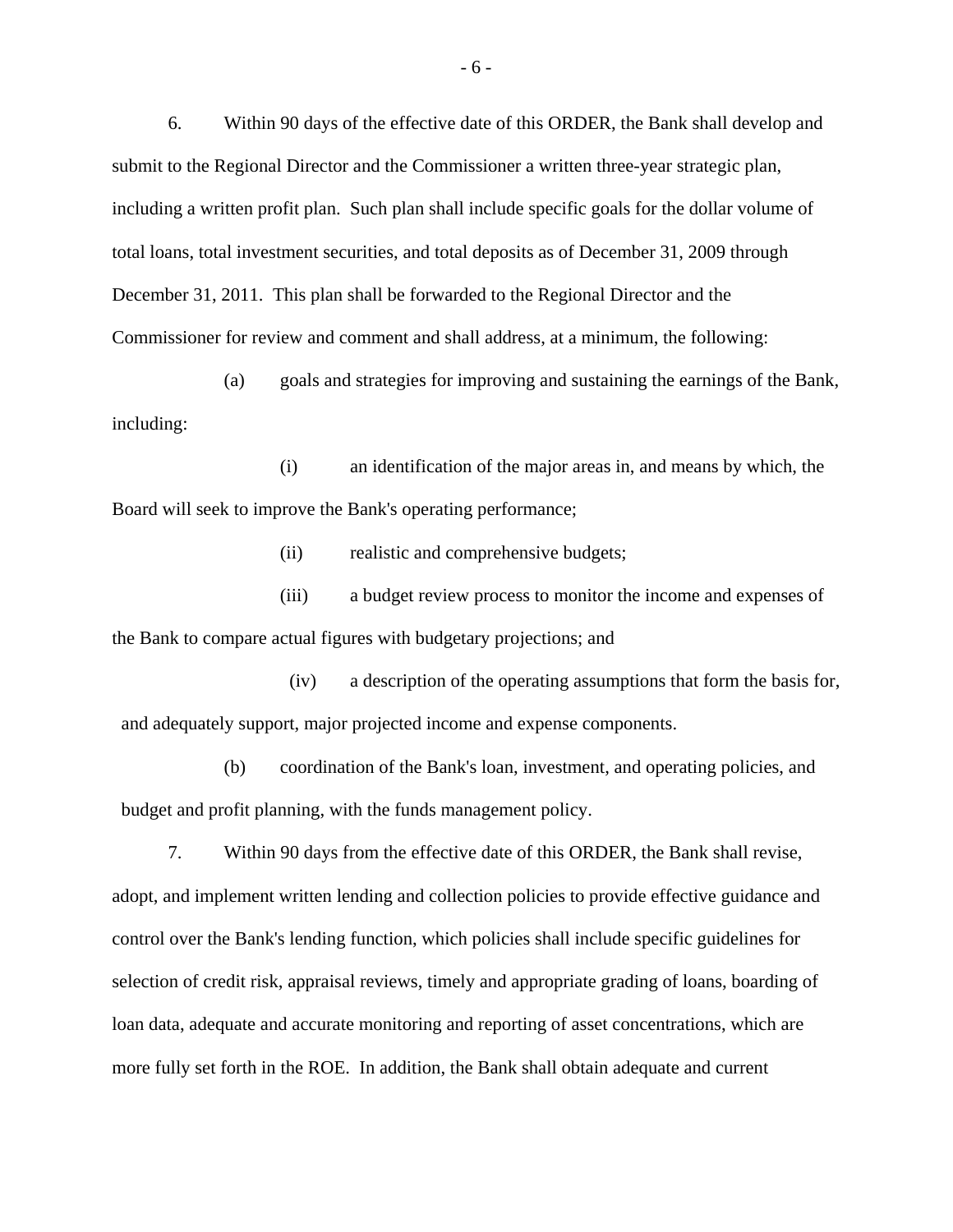documentation for all loans in the Bank's loan portfolio. Such policies and their implementation shall be in a form and manner acceptable to the Regional Director and the Commissioner as determined at subsequent examinations and/or visitations.

(b) The initial revisions to the Bank's loan policy and practices, required by this paragraph, at a minimum, shall include the following:

(i) provisions which require complete loan documentation, realistic repayment terms, and current credit information adequate to support the outstanding indebtedness of the borrower. Such documentation shall include current financial information, profit and loss statements or copies of tax returns and cash flow projections;

(ii) provisions which incorporate limitations on the amount that can be loaned in relation to established collateral values;

(iii) provisions which specify the circumstances and conditions under which real estate appraisals must be conducted by an independent third party;

(iv) provisions which establish standards and guidelines for specialized lending products;

(v) provisions which establish officer lending limits;

(vi) provisions that require extensions of credit to any of the Bank's executive officers, directors, or principal shareholders, or to any related interest of such persons, to be approved in advance by a majority of the entire Board in accordance with section 215.4(b) of Regulation O of the Board of Governors of the Federal Reserve System, 12 C.F.R. § 215.4(b);

(vii) provisions that directors first determine that the lending staff has the expertise necessary to properly supervise construction loans and that adequate procedures are in place to monitor any construction involved before funds are disbursed;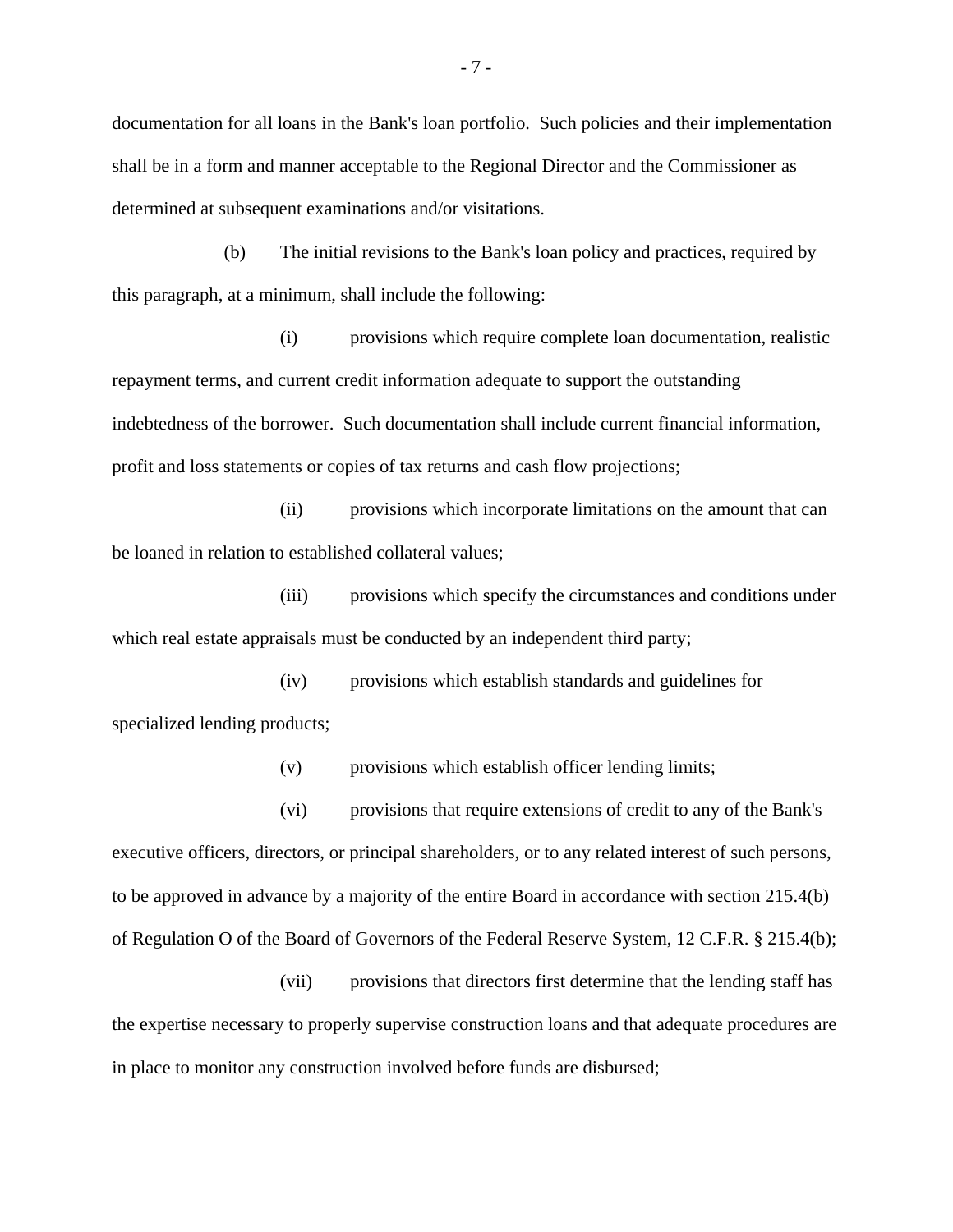(viii) provisions which require the preparation of a loan "watch list" which shall include relevant information on all loans in excess of \$50,000, which are classified "Substandard" and "Doubtful" in the ROE, or by the FDIC or CDFI in subsequent reports of examination, and all other loans in excess of \$10,000, which warrant individual review and consideration by the Board as determined by the loan committee or management. The loan "watch list" shall be presented to the Board for review at least monthly with such review noted in the minutes; and

(ix) the Board shall adopt procedures whereby officer compliance with the revised loan policy is monitored and responsibility for exceptions thereto assigned. The procedures adopted shall be reflected in the minutes of a Board meeting at which there is a quorum, and each vote is noted.

8. Within 90 days from the effective date of this ORDER, the Bank shall develop a written plan, approved by the Board, for meeting the guidelines established by FIL-104-2006 Commercial Real Estate Lending: Joint Guidance. The plan shall be in a form and manner acceptable to the Regional Director and Commissioner as determined at subsequent examinations and/or visitations.

9. Within 90 days from the effective date of this ORDER, the Bank shall develop, adopt and implement a written conflict of interest policy ("Conflict of Interest Policy"). Such policy and its implementation shall be acceptable to the Regional Director and Commissioner, as determined at subsequent examinations and/or visitations.

10. Within 120 days from the effective date of this ORDER, the Bank shall eliminate and/or correct all violations of law, as more fully set forth in the ROE dated November 10, 2008.

- 8 -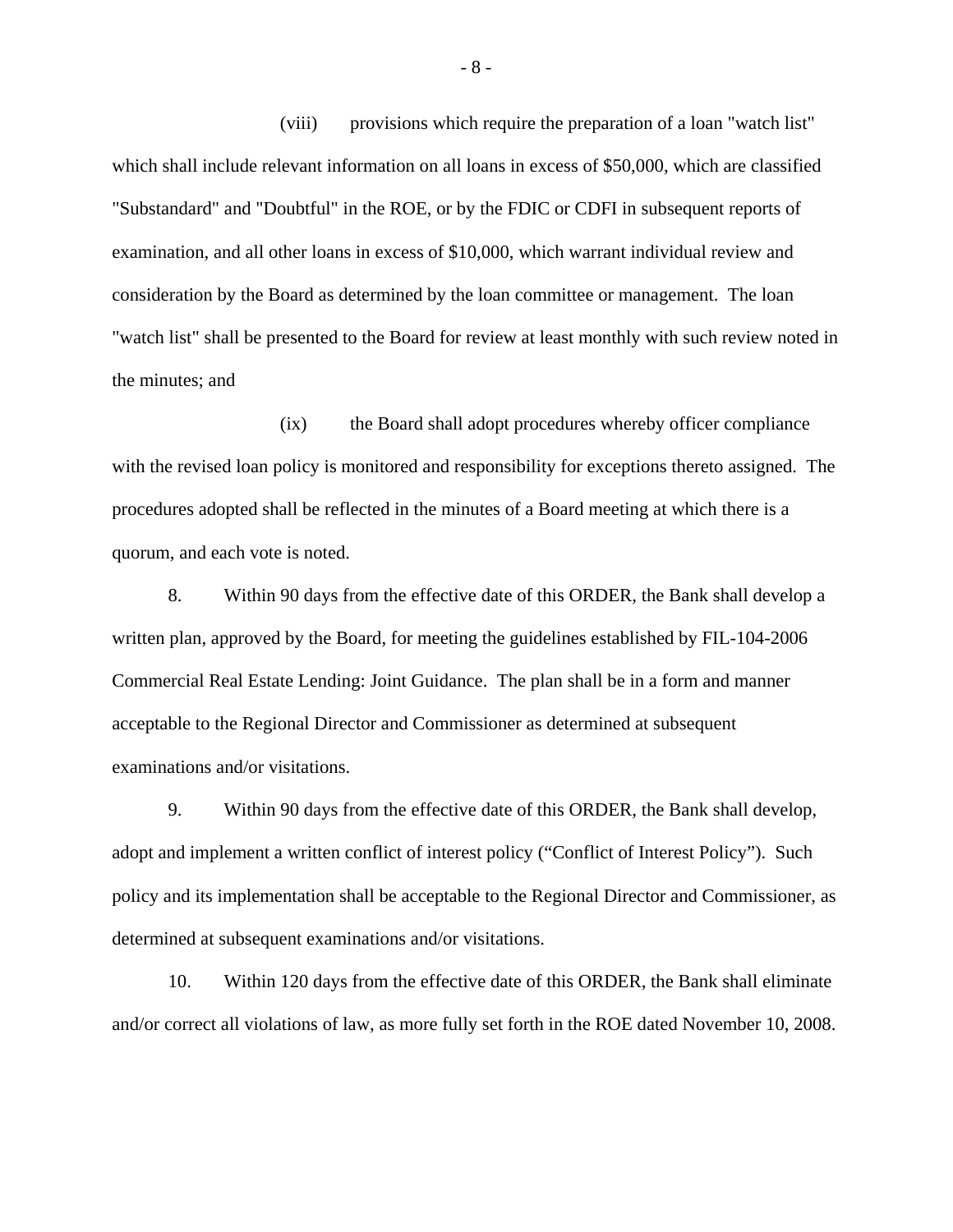In addition, the Bank shall take all necessary steps to ensure future compliance with all applicable laws and regulations.

11. Within 90 days from the effective date of this ORDER, the Bank shall revise, adopt and fully implement a written liquidity and funds management policy. At a minimum, the policy shall include a liquidity contingency plan that addresses the following:

 (a) identifying potential stress events and specific feasible plans of actions, including possible loans sales;

 (b) establishing warning indicators that are monitored daily which would trigger implementation of the plan; and

 (c) developing crisis lines of authority including delegated responsibilities and Board notification.

The revised liquidity and funds management policy, and liquidity contingency plan, and their implementation, shall be in a form and manner acceptable to the Regional Director and the Commissioner as determined at subsequent examinations and/or visitations.

12. The Board shall designate the Audit Committee to ensure that the Bank complies with the provisions of this ORDER. The committee shall report monthly to the full Board, and a copy of the report and any discussion relating to the report or the ORDER shall be noted in the minutes of the Board meetings. This delegation to the Audit Committee shall not diminish the responsibility or liability of the entire Board to ensure compliance with the provisions of this ORDER.

13. Within 30 days of the end of the first quarter following the effective date of this ORDER, and within 30 days of the end of each quarter thereafter, the Bank shall furnish written progress reports to the Regional Director and the Commissioner detailing the form and manner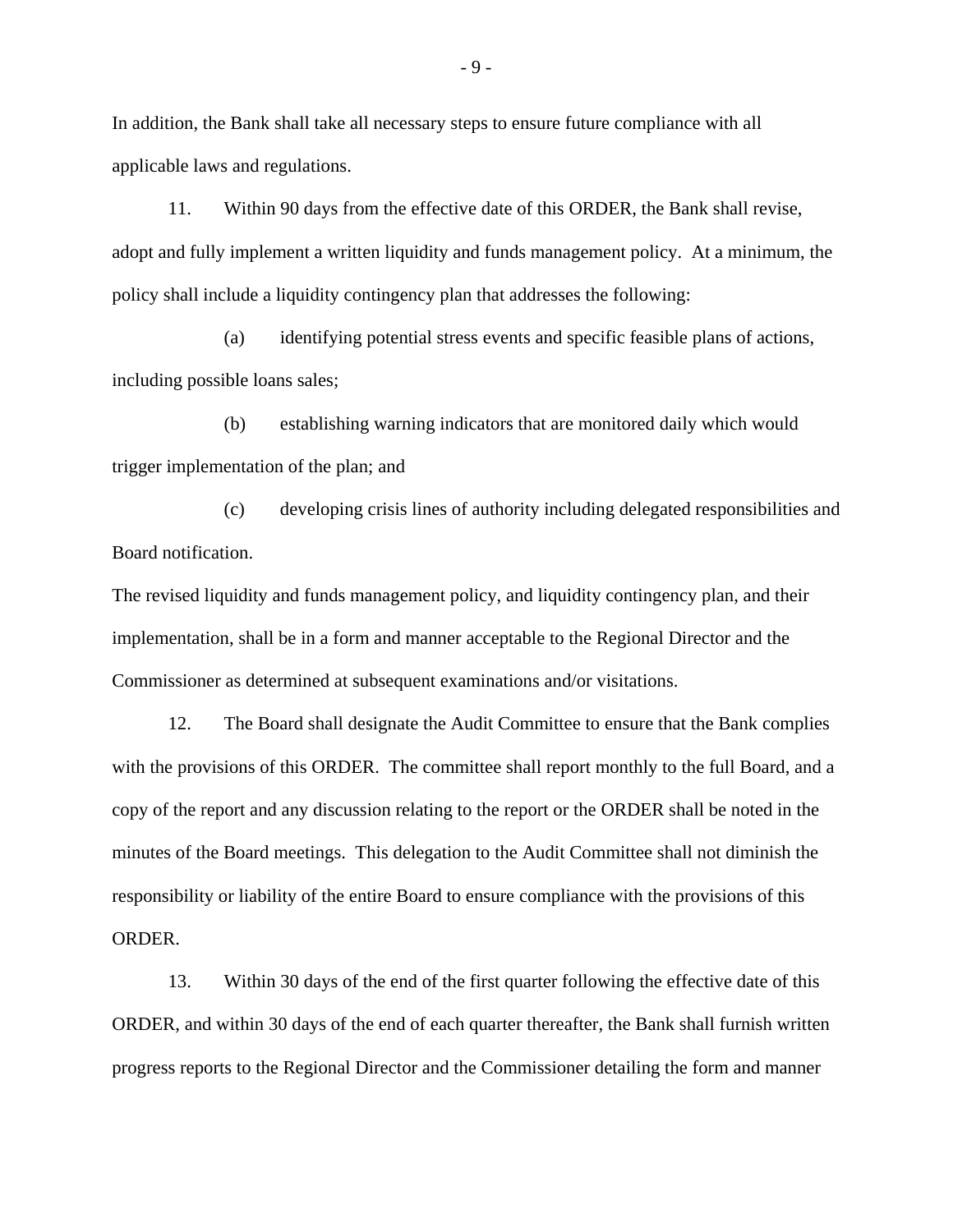of any actions taken to secure compliance with this ORDER and the results thereof. Such reports shall include a copy of the Bank's Report of Condition and the Bank's Report of Income. Such reports may be discontinued when the corrections required by this ORDER have been accomplished and the Regional Director and the Commissioner have released the Bank in writing from making further reports.

14. Following the effective date of this ORDER, the Bank shall send to its shareholder(s) or otherwise furnish a description of this ORDER in conjunction with the Bank's next shareholder communication and also in conjunction with its notice or proxy statement preceding the Bank's next shareholder meeting. The description shall fully describe the ORDER in all material respects. The description and any accompanying communication, statement, or notice shall be sent to the FDIC, Accounting and Securities Section, Washington, D.C. 20429, at least 15 days prior to dissemination to shareholders. Any changes requested to be made by the FDIC shall be made prior to dissemination of the description, communication, notice, or statement.

- //
- // //
- //
- //
- //